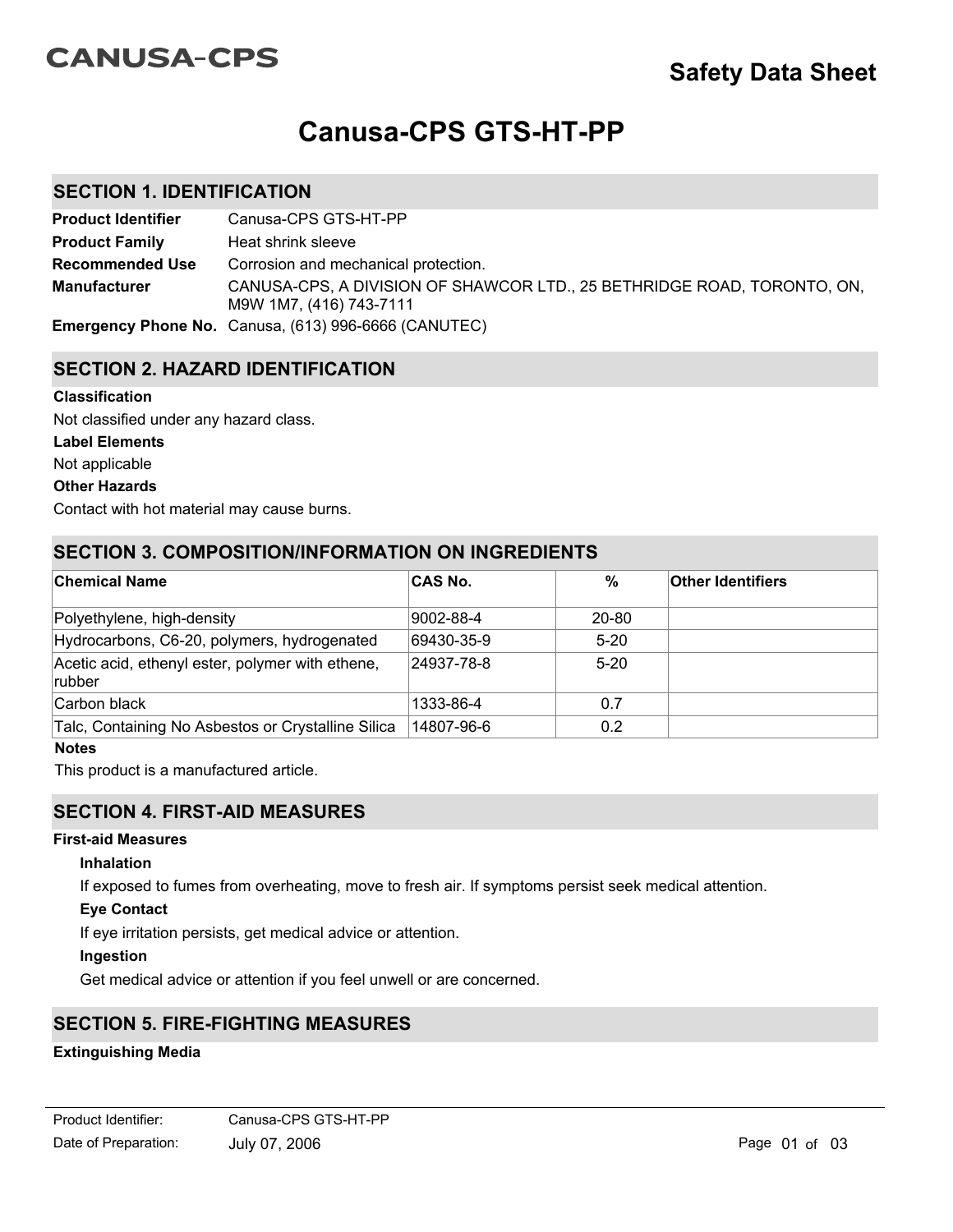### **Suitable Extinguishing Media**

Water spray; dry chemical; carbon dioxide; foam.

**Special Protective Equipment and Precautions for Fire-fighters**

Use self-contained breathing apparatus during firefighting.

## **SECTION 6. ACCIDENTAL RELEASE MEASURES**

**Methods and Materials for Containment and Cleaning Up** Dispose of in compliance with applicable legislation.

# **SECTION 7. HANDLING AND STORAGE**

**Precautions for Safe Handling** Do not breath fumes produced during overheating or burning. **Conditions for Safe Storage** Cool, dry environment.

## **SECTION 8. EXPOSURE CONTROLS/PERSONAL PROTECTION**

**Control Parameters** Not available.

## **SECTION 9. PHYSICAL AND CHEMICAL PROPERTIES**

**Molecular Formula** Not applicable **Physical State** Solid **Other Information**

# **SECTION 10. STABILITY AND REACTIVITY**

**Possibility of Hazardous Reactions** Not applicable. **Reactivity** Not applicable.

## **SECTION 11. TOXICOLOGICAL INFORMATION**

This product is a manufactured article.

# **SECTION 12. ECOLOGICAL INFORMATION**

This product is a manufactured article.

# **SECTION 13. DISPOSAL CONSIDERATIONS**

#### **Disposal Methods**

Dispose of in compliance with all federal, state, provincial, municipal and local legislation.

## **SECTION 14. TRANSPORT INFORMATION**

This section is not required by WHMIS 2015. Not regulated under Canadian TDG regulations.

**Special Precautions** Not applicable

#### **Transport in Bulk According to Annex II of MARPOL 73/78 and the IBC Code**

Not applicable